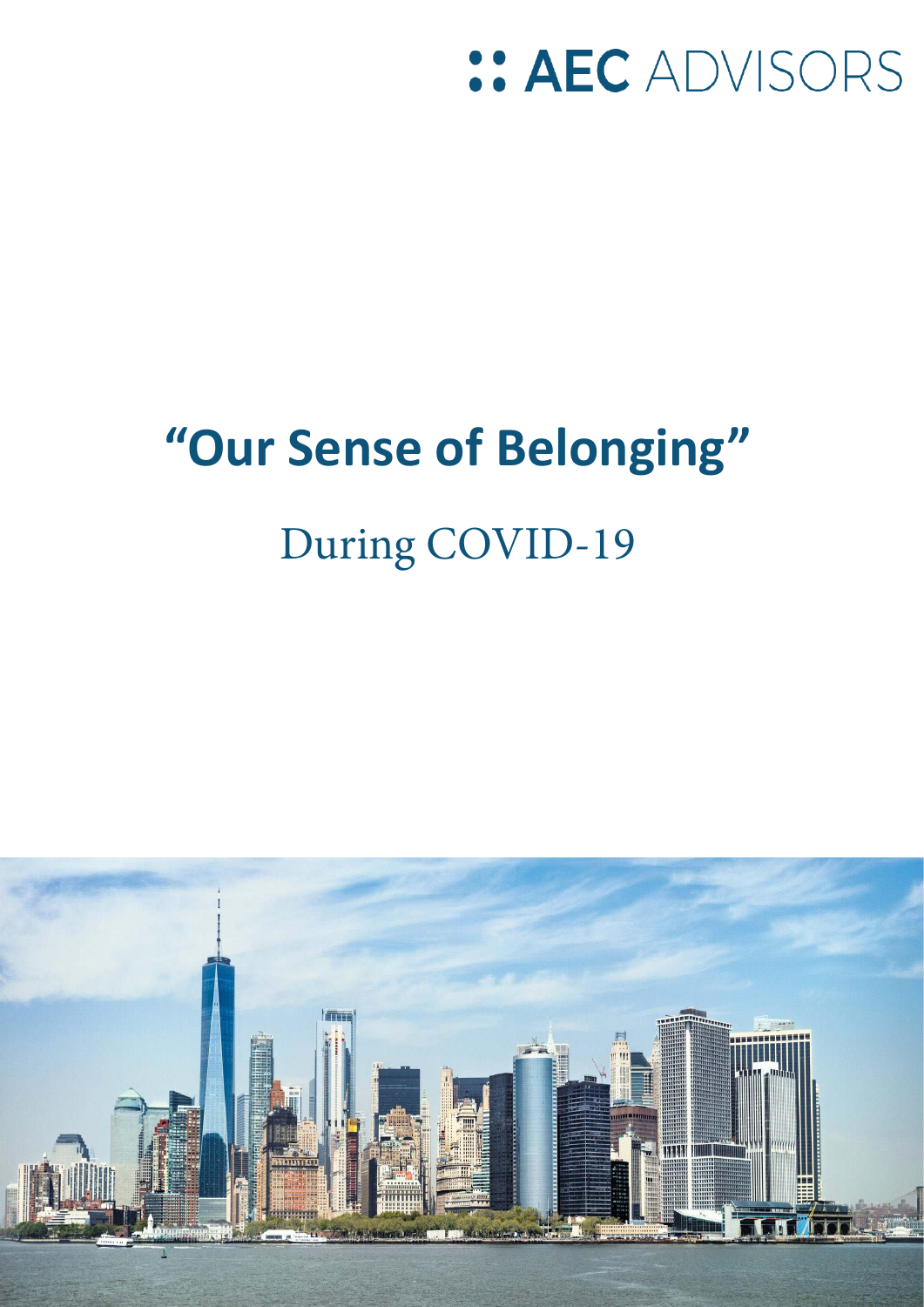On Friday, April 3rd, AEC Advisors hosted a Q&A Webinar discussing the impact COVID-19 is having on our industry.

This discussion was led by Howard Ross, author of Our Sense of Belonging, and Peter Zeeb, President & CEO of Geosyntec. The goal of this webinar was to discuss the importance of understanding our need for belonging during the COVID-19 pandemic.



Howard Ross, *Founding Partner* Udarta Consulting



Peter Zeeb, *President & CEO* Geosyntec

## Howard Ross' Introduction to the importance of "Belonging"

## How do we understand the impact stress is having on us?

Daniel Goleman coined the phrase "amygdala hijack", which is what we experience when we are faced with the kinds of stress such as this crisis. We are all in a state of collective trauma, and during a "hijack" our prefrontal cortex stops functioning properly and we love our ability to reason and make rational decisions. In its place, our emotions take over and we are reacting based on what we feel.

Under these circumstances, there is a desperate need for control within us, and when we cannot find that stability, which is common, we look externally for a leader or somebody in power to offer guidance. This is why leadership during a crisis is so critical, and why you see approval ratings for leaders during a crisis go through the roof (e.g. George W. Bush post 9/11 saw a 90% approval rating).

## How separation increases our sense of loneliness

Psychologist named John Cacioppo: when we are in a state of loneliness, perceptions of social isolation can increase vigilance for threat, as well as heighten our sense of vulnerability. An example of this is in the last week alone there were over 600+ hate crimes against Asians / Asian-Americans in the United States, even though the overwhelming majority of them were born in the United States. This sense of loneliness can also affect our ability to make decisions as leaders.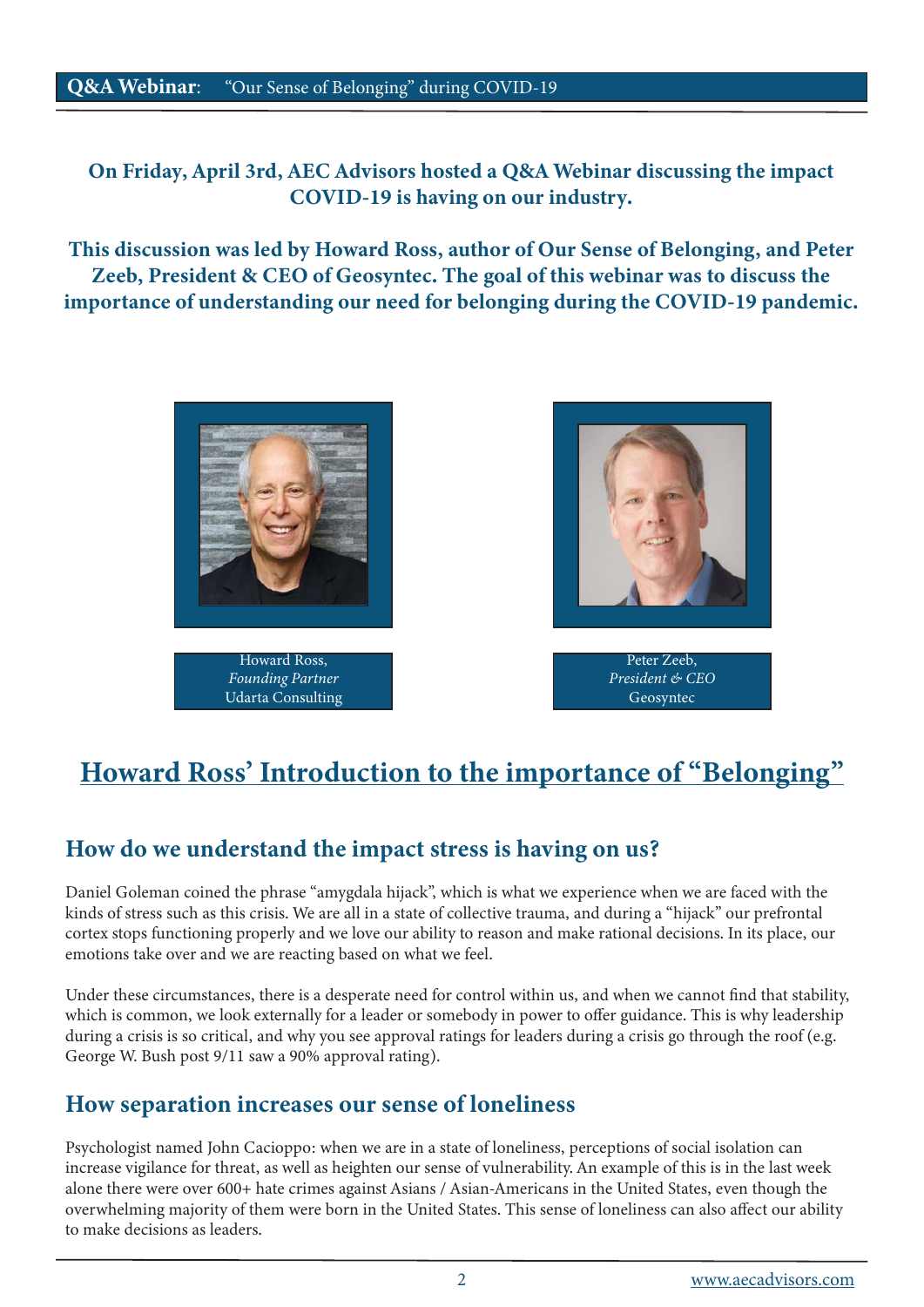## Does isolation and stress increase sense of belonging or create more tribalism?

Howard: One of the things we know is that pro social behavior is increased when we have a sense of connection, or co-identity with people. If we can maintain some sort of connection to our coworkers, and make sure they know that they are a part of something bigger than themselves, our firm will be better off. For example, I was just talking to Nike last week and we came up with all sorts of ideas to make people feel a part of the team, like wearing their Nike gear as much as possible.

Due to technology we have the ability to use platforms like Zoom that can help maintain some feeling of normalcy and connection during this chaotic time. I can not overemphasize the importance of doing things like this during this time.

Also, pay attention to employees who you know are by themselves and/or tend to be a little less social. We know isolation can quickly lead to downward spirals for these folks.

Peter, what are you doing to make sure that the leadership team is aligned at Geosyntec? And how do you try and let the more junior employees know that management is desperately trying to minimize the impact it will have on their firm?

Peter: One of the things I'm doing, is having transparent conversations with everybody at the firm. Make sure everyone understands the issues we are currently experiencing, and the things management is doing to try and alleviate them. I have been trying to be as "real" as possible by letting them know that as of now we have monumental uncertainty.

Another important thing is shared sacrifice. Try and avoid layoffs when possible (reduce hours before ultimately furloughing or laying off an employee). Make sure there is a "top down" mentality. (Reducing the salaries of management before other employees).

Maintaining strong networks and HR programs. Just prior to this crisis we invested in the implementation of an online mentoring program called Chronus – and we decided as a management team that this was not a cost that should be cut.

As Howard said, we are finding anyway to increase a "co-identity" among the employees such as: virtual meetings, calling your coworkers directly to check up on them and talk about non work-related topics.

## Howard, If we were to conduct an anonymous survey to your employees on "Belonging", what are some of the questions you would ask your employees?

- a. How would you rate your sense of well-being right now?
- b. What kind of support do you need?
- c. Is there anything we can do to improve your well being?
- d. Are you staying in contact with people?
- e. Are you going outside once a day?
- f. How much time are you spending in front of your computer (people think that if you spend more time at your desk a day, you will be more productive, but the opposite is actually true)?
- g. I would also make sure that if somebody is experiencing issues, your firm has a resource that they can use (HR, EAP, etc.)

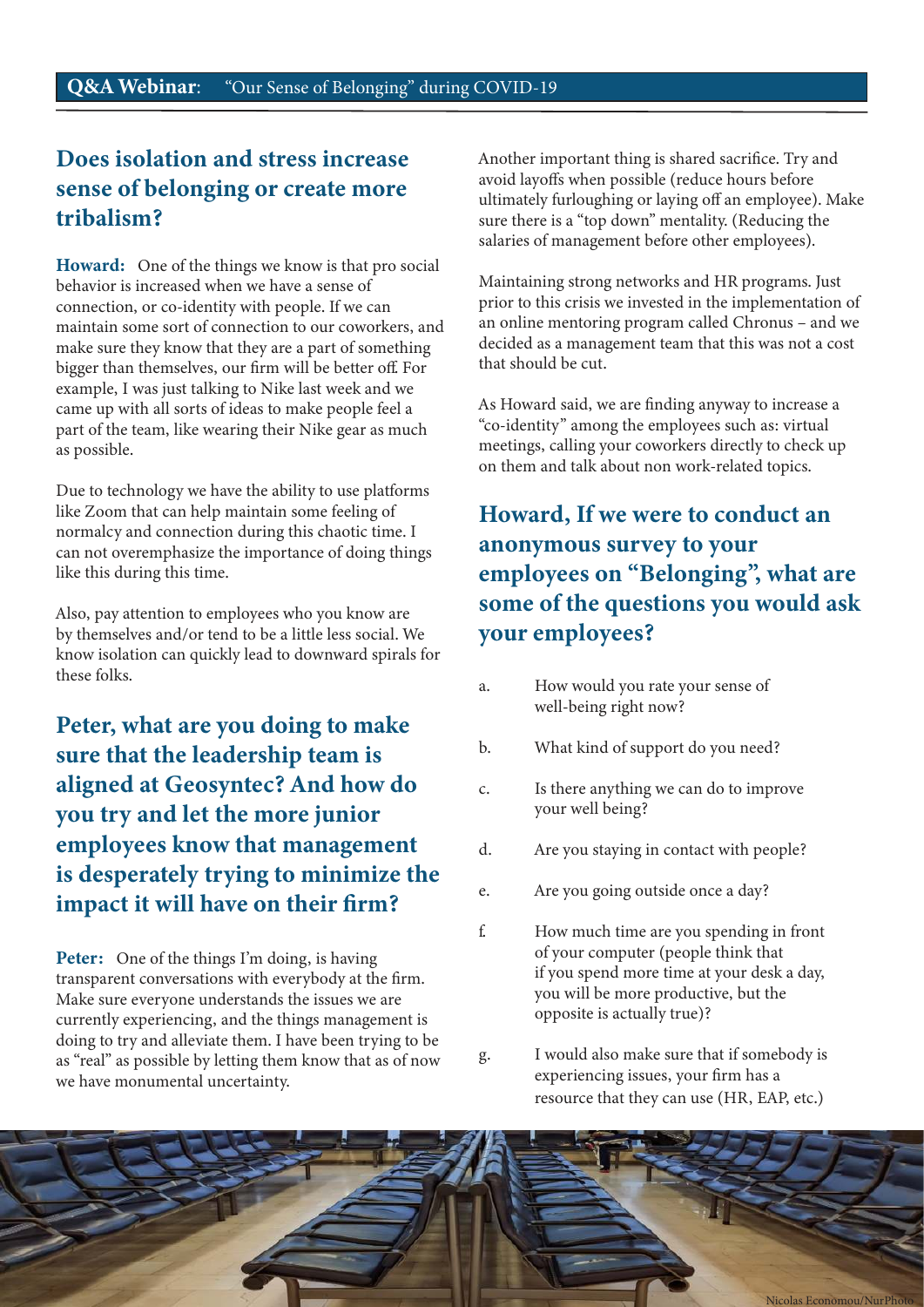## Peter, I'm sure some of your employees are still in the field while others are working from home, how do you prevent this "Us vs Them" mentality in situations like this?

Peter: We do have people out in the field, in the office, and at home. We hold virtual coffee breaks once a week, and you see people from all over the company. I know this is a difficult balance and we try and rotate staff as much as possible (even during non-COVID times—junior staff isn't exclusively in the field typically).

The other thing I've encouraged, is to have supervisors hold check-ins with their respective teams on a frequent basis. That way whether you are in the field or not, you are maintaining some sort of connection to employees at the firm.

There is no denying that this issue could cause some sort of division in the firm and it's important to understand that there is no "silver bullet" on how to deal with it.

Howard: I think it is important to acknowledge that there is no "quick fix" with this issue. This is an enormous issue that could cause a "new normal" much like 9/11. I think this is important because it will cause us to think "long-term". Start using technology to touch base frequently, because what we are experiencing now will be our new reality for the foreseeable future. Once we get past the awkward nature of a virtual happy hour or coffee break, we will learn to feel a greater sense of belonging with our firm, which will ultimately produce better results for your firm.

What I have seen in the past few weeks is that work is getting done. Although there are some restrictions, this has worked out better than I would have predicted at the advent of the pandemic.

Howard: One of the things we found is that during a crisis our brain affects our ability to think rationally. We become reactionary to try and find a "quick fix" as soon as possible. I think the idea of shared risk is very important in a company.

When I was working at my consulting firm right after the financial crisis, we had an open meeting with our employees and told them "we desperately want to keep this team together, so if our income reaches a certain threshold, then the management team will take a 20% pay cut and everyone else will take a 10% pay cut. It turns out we never dipped below that threshold and nobody had to take a pay cut, but the effect that had among all of our employees was significant. By showing complete financial transparency (open book management) as well as "shared risk" our employees were motivated to, proverbially, pull the oars in the same direction to not let the company's performance slip. People knew we were all in it together.



66

... it's important to understand that there is no "silver bullet" on how to deal with [this issue].

Peter Zeeb, President & CEO, Geosyntec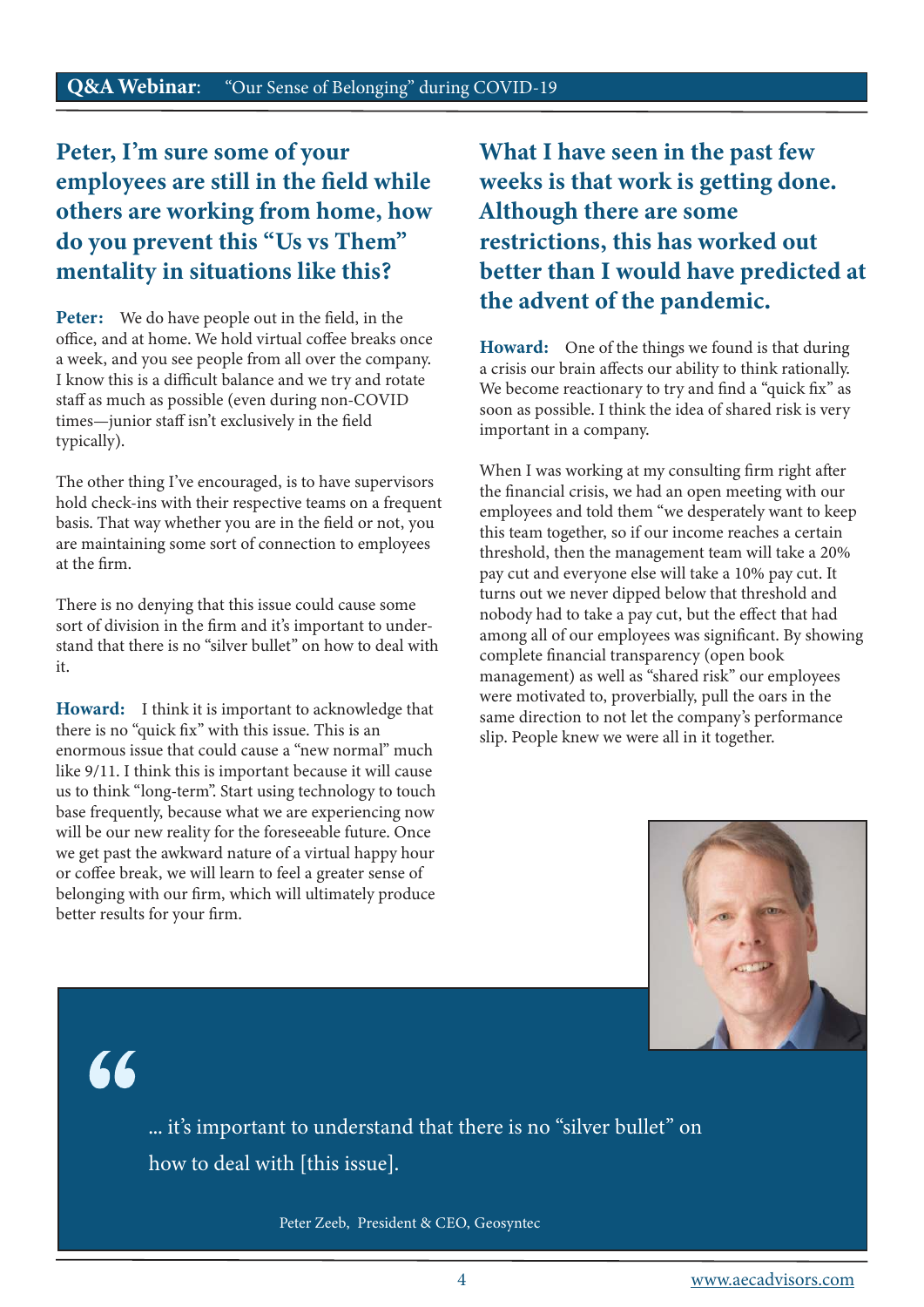How do you balance the difficult message of potentially needing to cut people while trying to encourage them to work hard and not cause the company to suffer more than it already is?

Howard: I think it is important to acknowledge the amount of uncertainty we have right now. Also, what Peter said in terms of letting the employees know that management will be taking an equal if not larger hit to compensation. This signals to people that you care about us enough to take on a personal financial burden. Also, just letting people know that you will notify them as soon as you have more information.

As Howard's book points out, moral code is the basis for our sense of belonging. In responding to COVID-19, what is the right balance among the different foundations of moral authority?

Moral modeling – If people see leaders making decisions based off our moral code, and shared ethics, then employees will follow. For example, if the leader is being transparent, and making "top down" decisions, all employees will start to behave similarly.



66

People want to be treated fairly, and if something bad happens to them they want to know that management did everything in their power to try and prevent it.

Howard Ross, Founding Partner, Udarta Consulting

A quick example of this was a merger I was working on where a leader on one side was very diligent about holding regular meetings during the merger process and sharing information (some but not all). At one point I asked one of his supervisors if he had any concerns about the merger and he said "no, our leader tells us everything about this merger." In fact, the leader was appropriately holding back some confidential information he could not share with these people, but the act of holding regular meetings and updating his people gave his staff a sense of calm and trust in their leader.

Equity & Fairness – People want to be treated fairly, and if something bad happens to them they want to know that management did everything in their power to try and prevent it.

Creating no harm – obviously, in our decisions, we always want to focus on creating no harm, if possible.